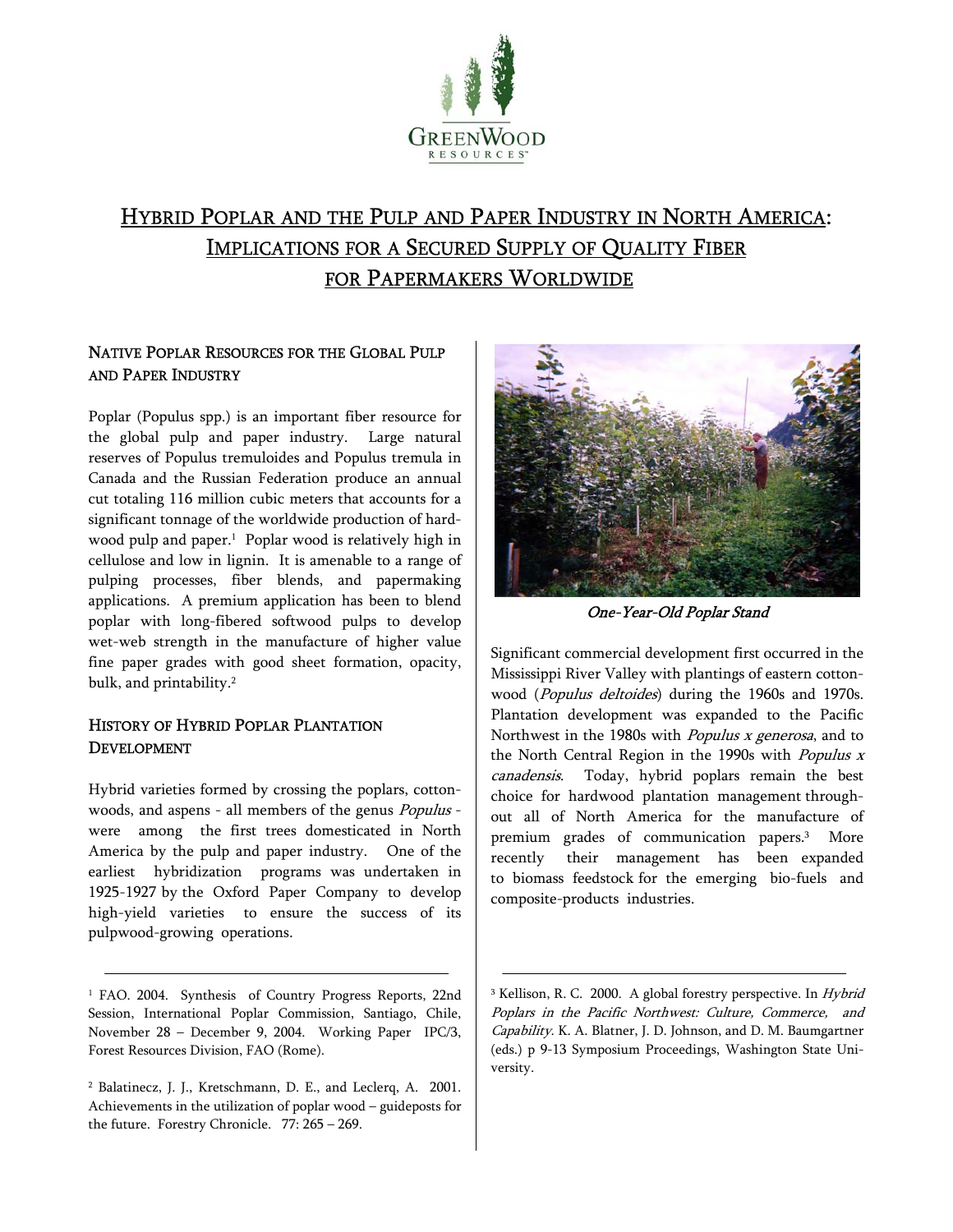

### PLANTATION MANAGEMENT SPECIFICS

Poplar plantations are tended throughout North America using an intensive, agronomic-style of cultivation that includes mechanical and chemical methods of weed control, integrated pest management techniques, fertilization and, in some cases, irrigation.<sup>4</sup> Under competent management, hybrid poplar is the fastest growing tree in the temperate zone with plantation growth rates of up to 35 cubic meters per hectare per year after eight to 12 year rotations. Management strategies incorporate clonal varieties that have undergone intensive selection for growth rate, ease of propagation, pest resistance, wood specific gravity, and site adaptability.



Indoor Poplar Breeding Orchard

More recently, both traditional breeding approaches as well as novel biotechnological ones have addressed improvements in fiber morphology and chemical pulp yield to improve processing efficiencies and product quality.5

5 Tuskan, G., West, D., Bradshaw, H.D., Neale, D., Sewell, M., Wheeler, N., Megraw, R., Jech, K., Wislogel, A., Evans, R., Elam, C., Davis, M., and Dinus, R. 1999. Two high-throughput techniques for determining wood properties as part of a molecular genetics analysis of hybrid poplar and loblolly pine. Appl. Biochem. Biotech. 77-79:55-65.

#### THE PULPING OF HYBRID POPLAR

North American papermakers have successfully pulped poplar wood using both mechanical and chemical means. In mechanical processes, hybrid poplar's comparatively low wood density (e.g. 300 to 375 kg cu m-1) could be an advantage as lower energy may be required during chip refining and bolt grinding. Moreover, poplar's characteristic bright wood is preserved in mechanical pulps with minimal bleach requirements.



Trucking Poplar Logs to Asian Pulp Mill

In chemical pulping processes, poplar's low specific gravity results in less efficient utilization of digester volume. The low specific gravity is also problematic in continuous digesters that rely on a settling of the wood throughout the pulping process. Batch digesters that do not require a settling of the chips may be better suited to poplar in this regard. Conversely, poplar's low wood specific gravity may provide for superior digester efficiency as measured in terms of the weight of pulp produced per unit of energy and chemical required to complete digestion. However, to the extent this is true, the realization of any cost savings may be offset by the high rate with which today's recovery boilers typically reclaim pulping chemicals. In a similar vein, cost savings owing to a decrease in digestion time may not be actualized if recovery boilers are not appropriately sized to expeditiously process residual organic matter so as to maintain pace with, and thereby not impede, the digestion stage.

<sup>4</sup> Stanton, B., Eaton, J., Johnson, J., Rice, D., Schuette, B., and Moser, B. 2002. Hybrid poplar in the Pacific Northwest: The effects of market-driven management. Journal of Forestry 100: 28-33.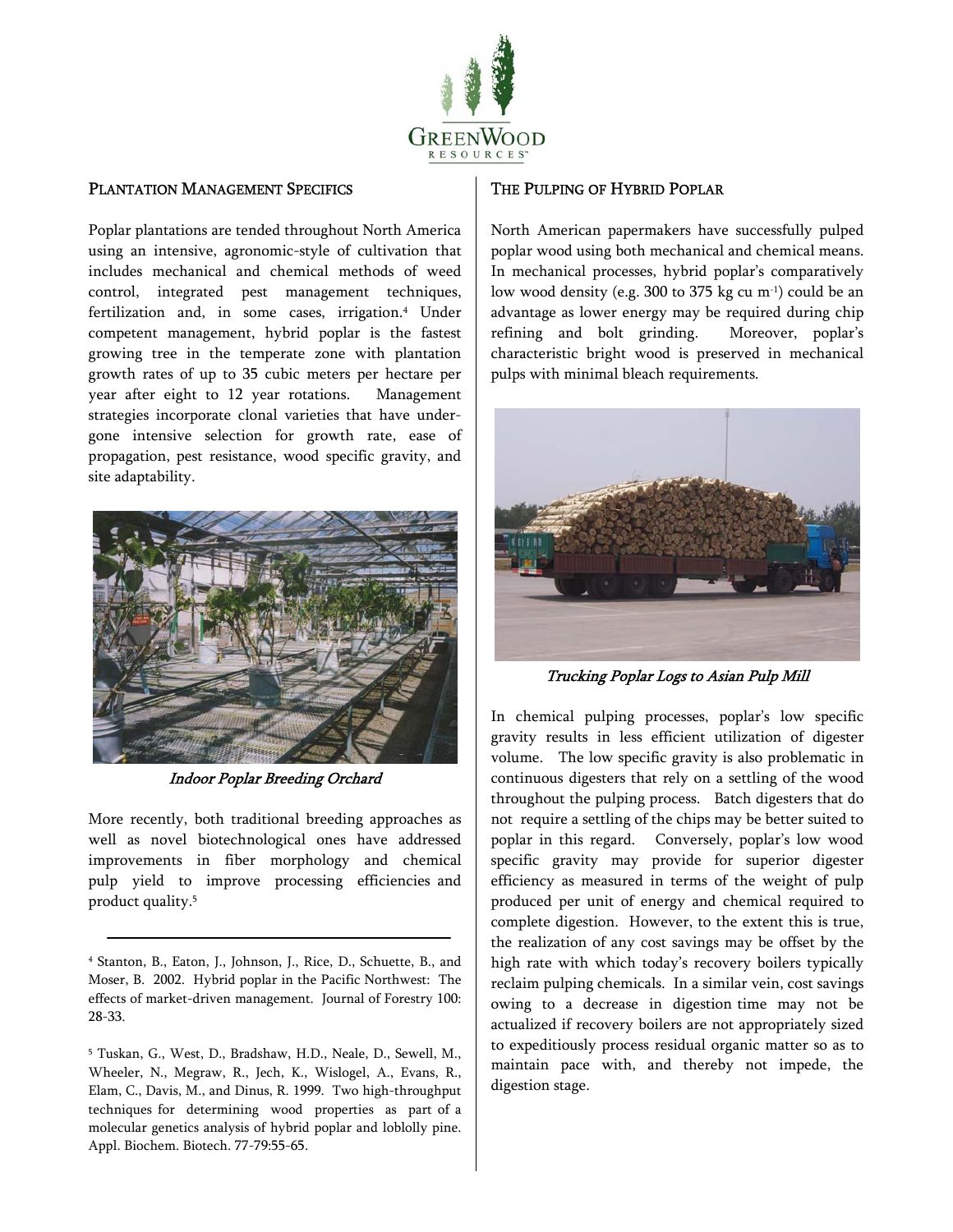

# NORTH AMERICAN COMPANIES INVOLVED WITH HYBRID POPLAR PAPERMAKING AND THE ROLE OF FIBER MORPHOLOGY

Poplar plantations have been managed by several prominent paper companies in North America for the manufacture of a range of paper grades including coated and uncoated fine papers (Boise Cascade, Crown Zellerbach and Westvaco), specialty newsprint (James River), paperboard and tissue (Potlatch), and coated super-calendared papers (International Paper). Poplar's short (1.0 millimeters) and relatively wide (25 micrometers), thin-walled (3.5 micrometers) fibers are well suited to the manufacture of high quality bond paper grades.



Poplar Fibers

Although the freeness of poplar pulp and fines are limitations, their fibers have low coarseness values (e.g. 0.085 milligrams per meter) and collapse easily during sheet formation resulting in a smooth, dense formation with few surface voids and moderately good opacity.

## HYBRID POPLAR AS THE PREFERRED COSMOPOLITAN HARDWOOD SPECIES FOR THE GLOBAL PAPER INDUSTRY

Internationally, the poplar plantation industry commands great commercial importance with over 3,600,000 hectares under worldwide management for wood production. Countries supporting large poplar programs include Argentina, China, France, India, Italy, and Turkey. In China in particular, significant plantation expansion is foreseen in light of the growing demand for paper and paperboard products throughout Asia that is

expected to reach 80 million tons in 2010.<sup>6</sup> This includes an enlargement of its high-yield forest estate to 13 million hectares by 2015. A significant portion of the planned pulp and paper expansion will occur in China's temperate region where hybrid poplar cultivation is favored over tropical and sub tropical species such as eucalyptus.



Mature Poplar Stand

As a result, two million hectares of this forest base will be established with high-yield poplar plantations specifically for pulp and paper production. The success with which China expands its poplar plantation industry will, to a large extent, be highly dependent upon the development of higher-yielding, pest-resistant, and siteadaptable varieties of improved wood and fiber qualities.

<sup>&</sup>lt;sup>6</sup> National Poplar Committee of People's Republic of China. 2004. 22nd Session, International Poplar Commission, Santiago, Chile, November 28 ` December 9, 2004. Working Paper IPC/3, Forest Resources Division, FAO (Rome).